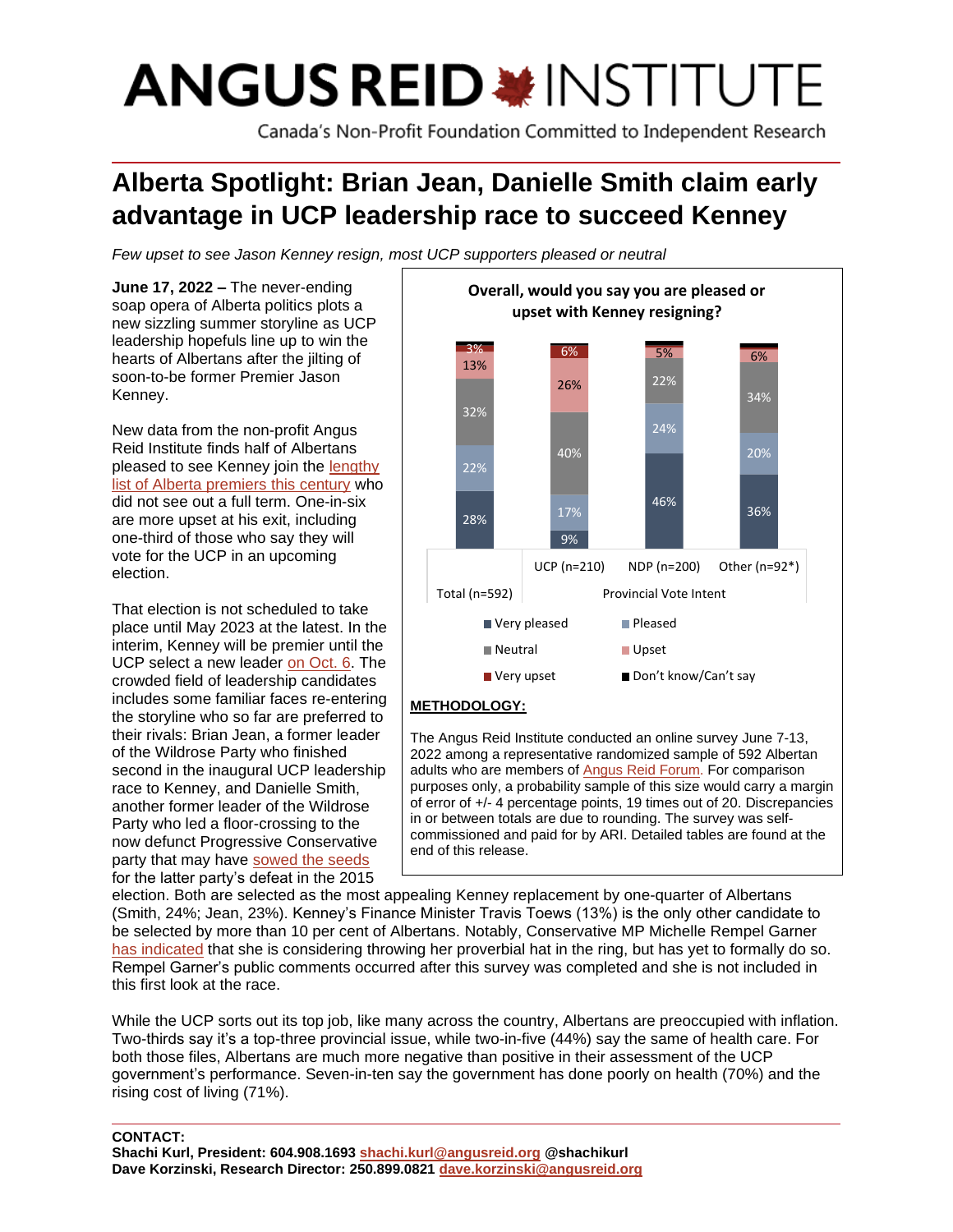

#### Page **2** of **8**

Despite all this, support for the NDP and UCP has remained consistent. The two parties are statistically tied for the second quarter in a row with the support of two-in-five Albertans each (42% UCP, 40% NDP).

### **More Key Findings:**

- For those currently supporting the NDP, health care is the top issue for three-in-five (63%). Comparatively, one-third (33%) of those who intend to vote UCP say the same. Likely NDP supporters are also three times as likely to pick education as a top issue (31%) as those who say they will support the UCP (8%)
- Those who say they will vote UCP are much more likely to be concerned about the economy. Three-quarters (73%) select cost of living as a top issue, while half pick jobs (46%) and pipelines (47%).
- 42 per cent of Albertans hold a favourable view of opposition NDP leader Rachel Notley. This, as 32 per cent approve of Jason Kenney's performance.

# *About ARI*

*The Angus Reid Institute (ARI) was founded in October 2014 by pollster and sociologist, Dr. Angus Reid. ARI is a national, not-for-profit, non-partisan public opinion research foundation established to advance education by commissioning, conducting and disseminating to the public accessible and impartial statistical data, research and policy analysis on economics, political science, philanthropy, public administration, domestic and international affairs and other socio-economic issues of importance to Canada and its world.*

# **INDEX**

- **Half pleased to see Kenney go, few displeased**
- **Jean and Smith early stand outs in a long race**
- **Albertans priorities lean heavily to economic agenda**

#### **Half pleased to see Kenney go, few displeased**

While Jason Kenney remains premier and Alberta UCP leader, his days are now numbered. After receiving a slim majority of votes (51.4%) in his party's leadership review, the less-than-one-term premier announced his resignation on May 20. Kenney will stay on until a new leader is elected in October.

His legacy will likely be complicated and written in the months and years after he relinquishes his leadership position. Kenney had been a [unifying force](https://www.cbc.ca/news/canada/edmonton/jason-kenney-resignation-ucp-alberta-1.6459124) for a fractured conservative movement in Alberta, and a galvanizing force in facing off against the unpopular Liberal federal government. Ultimately, however, a crash in oil prices and pandemic management hampered his time as leader. His government lost [\\$1.3 billion in a gamble](https://globalnews.ca/news/7939964/alberta-finance-minister-keystone-xl-loss/) on the Keystone XL pipeline. He was panned during the COVID-19 pandemic, [quarrelling with the province's doctors,](https://www.cbc.ca/news/canada/edmonton/jason-kenney-resignation-ucp-alberta-1.6459124) and even [apologizing for removing public health](https://globalnews.ca/video/8194562/we-were-wrong-jason-kenney-apologizes-for-move-to-covid-19-endemic-ahead-of-4th-wave)  [measures](https://globalnews.ca/video/8194562/we-were-wrong-jason-kenney-apologizes-for-move-to-covid-19-endemic-ahead-of-4th-wave) too quickly ahead of the fourth wave last fall. His own caucus ultimately led the push to replace him [after criticism](https://www.cbc.ca/news/canada/edmonton/jason-kenney-resignation-ucp-alberta-1.6459124) that he and a selected group of party insiders were overly concentrating the decisionmaking process and punishing dissent.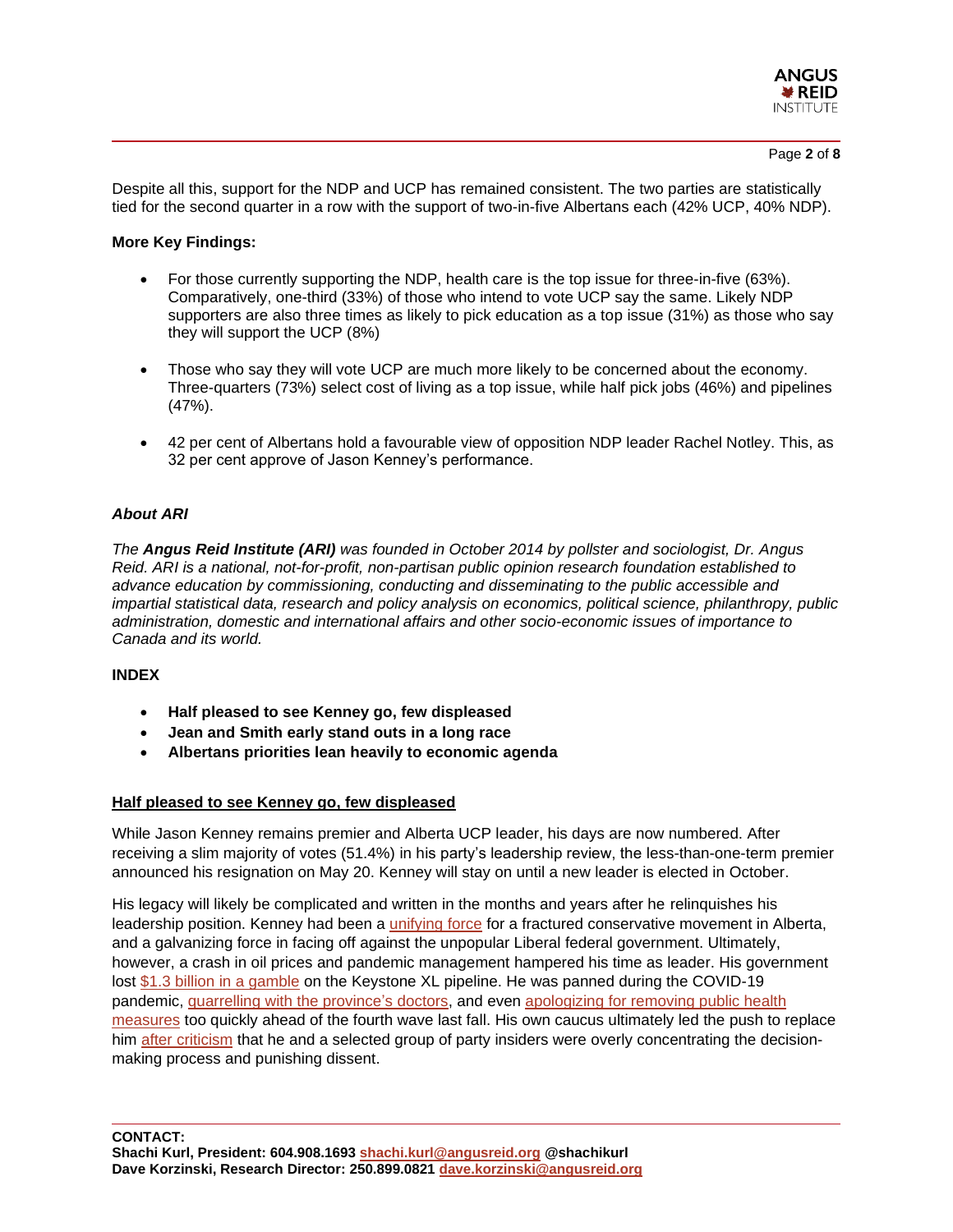

#### Page **3** of **8**

Kenney's departure leaves few Albertans disconsolate. Indeed, 16 per cent of residents, and just one-inthree of those who currently support the UCP (32%) say they are upset to see him go. For Alberta's New Democrats, while the ultimate goal is regaining the government in 2023, most are pleased to see Kenney leave office before then:





# *\*Smaller sample size, interpret with caution*

While the party leadership remains uncertain, the vote intention picture suggests that a lot is riding on the new UCP leader. Currently, a near-equal number of Albertans say they would support the UCP (42%) and Alberta NDP (40%) if an election were held today. Kenney's departure has notably put his party on the positive side of the two-point gap separating the parties in each of the last two surveys: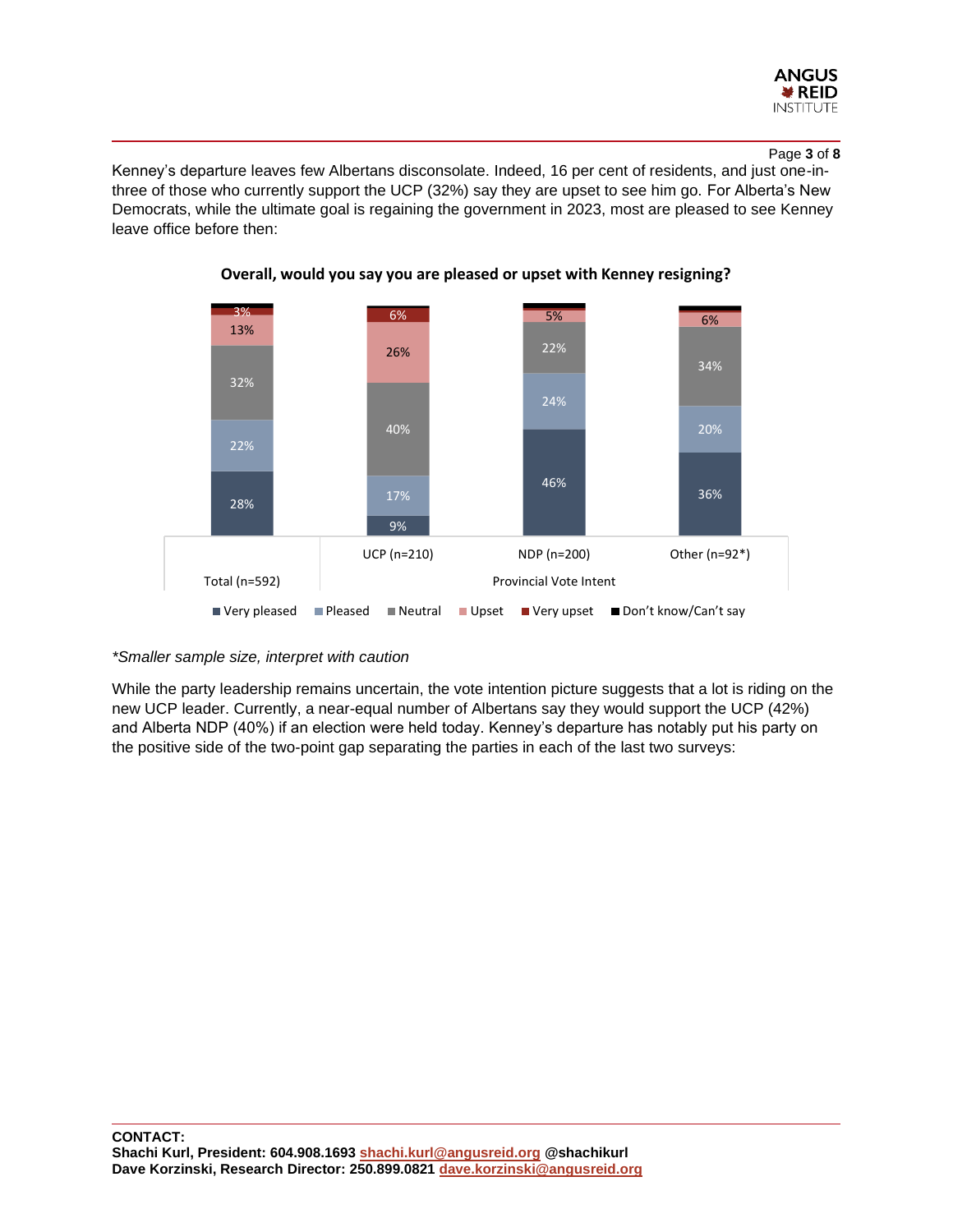



# Page **4** of **8**

# **Jean and Smith early stand outs in a long race**

The obvious next question is: who should replace Kenney as premier? Whomever is chosen as leader of the UCP will be sworn in immediately in that position and lead the party into an election scheduled for next spring at the latest.

A number of contenders have already confirmed their participation in the leadership race, including former Wildrose Party leaders Danielle Smith and Brian Jean – the latter of whom co-founded the UCP with Kenney in a 2017 merger, and lost the party's inaugural leadership vote in a de facto face-off between the two. Those two individuals are the top two choices so far, with one-quarter of Albertans saying each is an appealing leader for the party. Former Finance Minister and UCP member Travis Toews is intriguing to 13 per cent. More than two-in-five Albertans see no one on the list that they find appealing: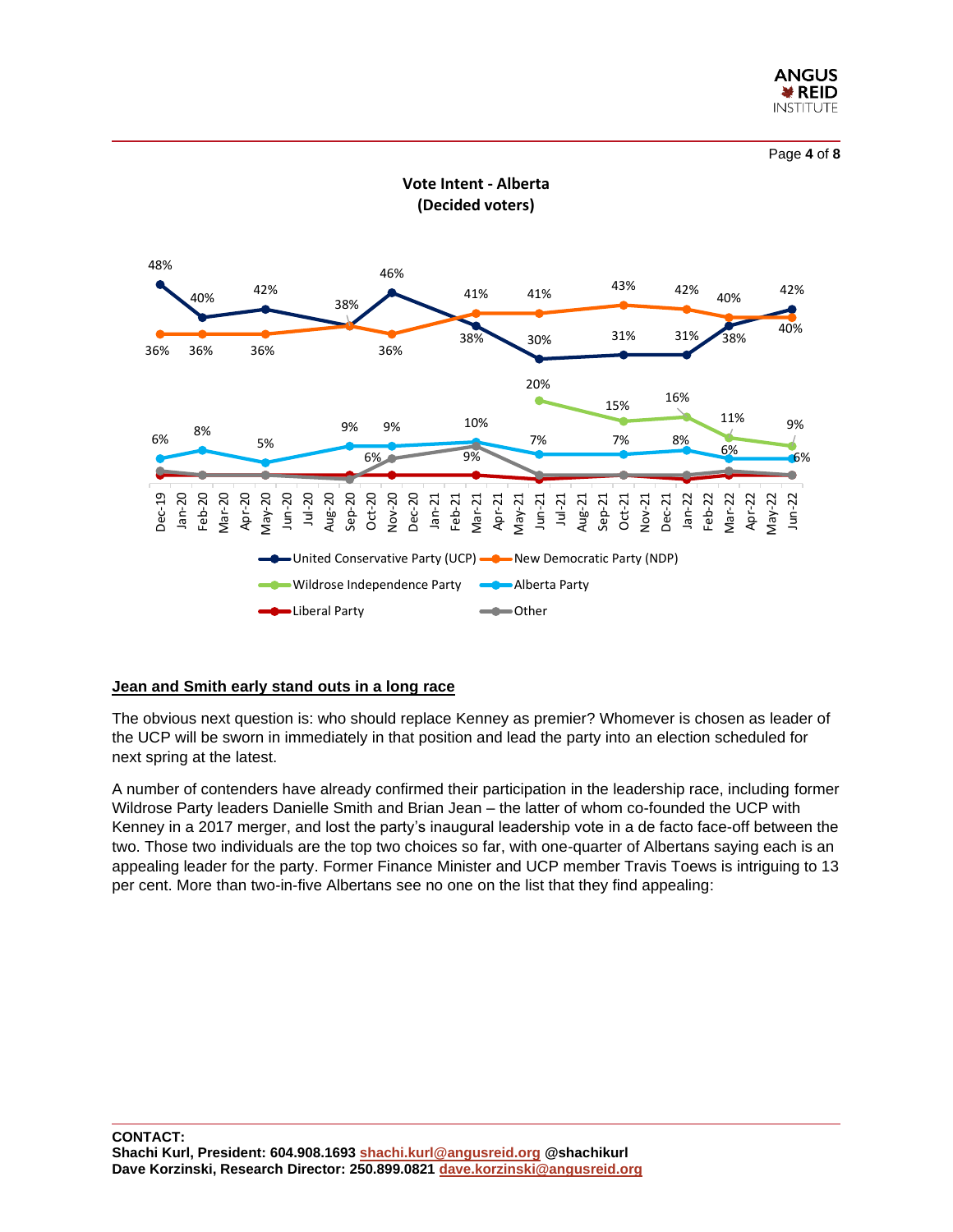

#### Page **5** of **8**

# **Which of the following people would you find appealing as the next leader of the UCP? (Alberta, n=592)**



Perhaps most importantly for those jockeying for leadership are the views of those who intend to vote for the UCP or another non-NDP party. Both Smith and Jean have an evident advantage among these groups:

| Which of the following people would you find appealing as the next leader of the UCP? |                           |                               |                    |               |  |  |  |
|---------------------------------------------------------------------------------------|---------------------------|-------------------------------|--------------------|---------------|--|--|--|
|                                                                                       | <b>Total</b><br>$(n=592)$ | <b>Provincial Vote Intent</b> |                    |               |  |  |  |
|                                                                                       |                           | $UCP(n=210)$                  | <b>NDP</b> (n=200) | Other (n=92*) |  |  |  |
| <b>Danielle Smith</b>                                                                 | 24%                       | 34%                           | 11%                | 35%           |  |  |  |
| <b>Brian Jean</b>                                                                     | 23%                       | 33%                           | 12%                | 33%           |  |  |  |
| <b>Travis Toews</b>                                                                   | 13%                       | 25%                           | 6%                 | 6%            |  |  |  |
| <b>Todd Loewen</b>                                                                    | 5%                        | 8%                            | $0\%$              | 11%           |  |  |  |
| <b>Rebecca Schulz</b>                                                                 | 3%                        | 7%                            | 2%                 | 0%            |  |  |  |
| <b>Jason Nixon</b>                                                                    | 3%                        | 7%                            | $0\%$              | 2%            |  |  |  |
| <b>Rajan Sawhney</b>                                                                  | 2%                        | 2%                            | 3%                 | 1%            |  |  |  |
| <b>Other</b>                                                                          | 5%                        | 7%                            | 4%                 | 4%            |  |  |  |
| None of these                                                                         | 44%                       | 15%                           | 71%                | 31%           |  |  |  |

*\*Smaller sample size, interpret with caution*

# **Albertans priorities lean heavily to economic agenda**

As with most provinces in the federation currently, challenges for government are not hard to find, and the new UCP leader will jump straight into the fire. [Cost of living increases,](https://www.cbc.ca/news/canada/calgary/wages-inflation-alberta-1.6471497#:~:text=Average%20weekly%20earnings%20in%20Alberta,per%20cent%2C%20the%20report%20said.) tension between [Alberta and the](https://torontosun.com/opinion/columnists/lilley-trudeau-ignores-albertas-concerns-but-placates-quebec)  [federal government,](https://torontosun.com/opinion/columnists/lilley-trudeau-ignores-albertas-concerns-but-placates-quebec) and ["disastrous overcrowding"](https://edmontonjournal.com/news/politics/disastrous-overcrowding-alberta-emergency-doctors-say-ers-facing-brunt-of-health-care-pressure) in the health-care system are just a few of those items.

For Albertans themselves, cost of living and inflation are the primary concern. That said, health care and a host of economic issues are also highly prioritized as needing attention: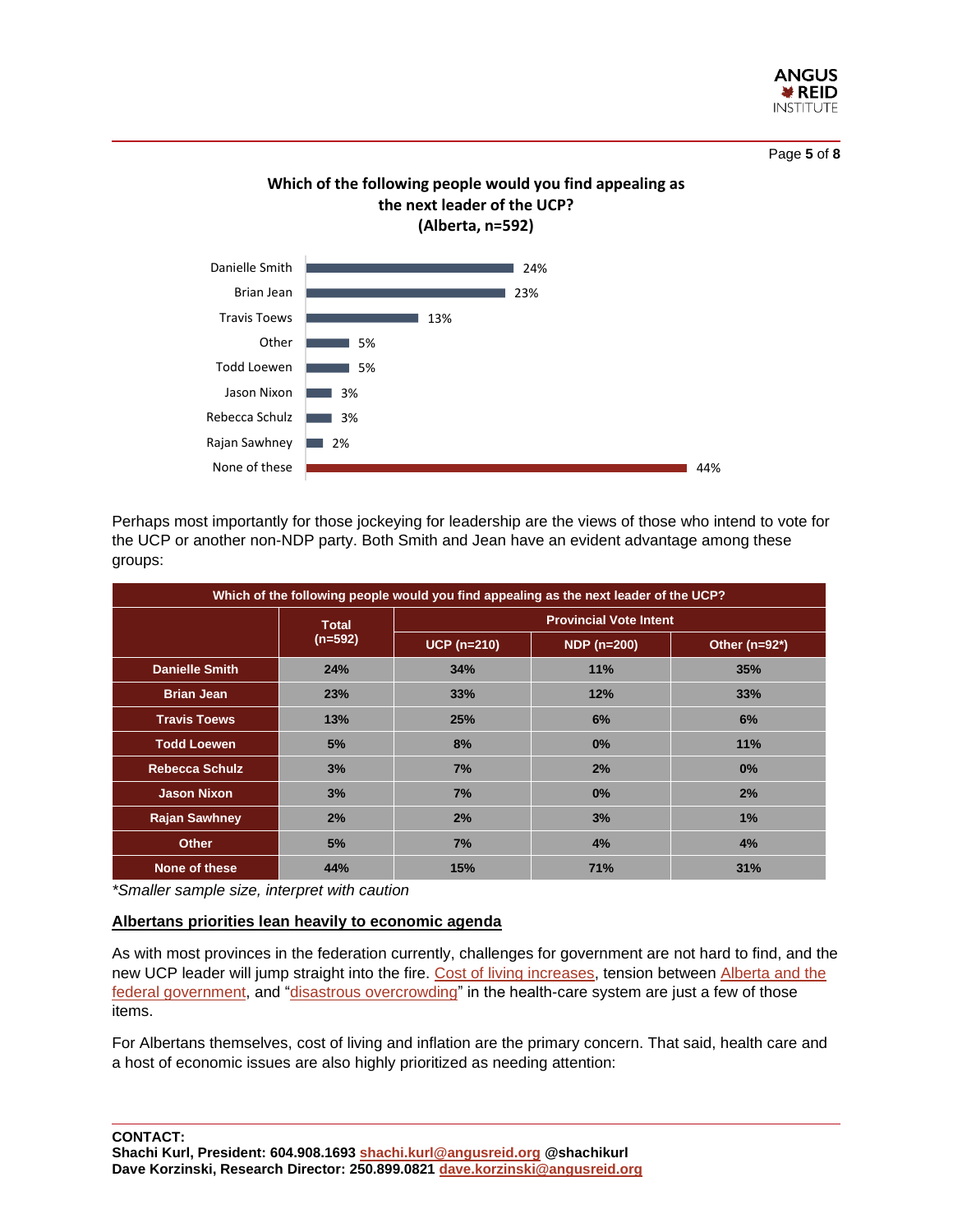

Page **6** of **8**

# **And which of those issues would you say are the most important to you, personally. Please select up to three: (Alberta, n=592)**



For the 40 per cent of Albertans who currently say they would vote for Rachel Notley's NDP, health care, education and climate change are items of much greater import. Those who say they will support the UCP or another party point primarily to the aforementioned economic concerns facing the province, including a much higher point of concern placed on the provincial deficit and government spending: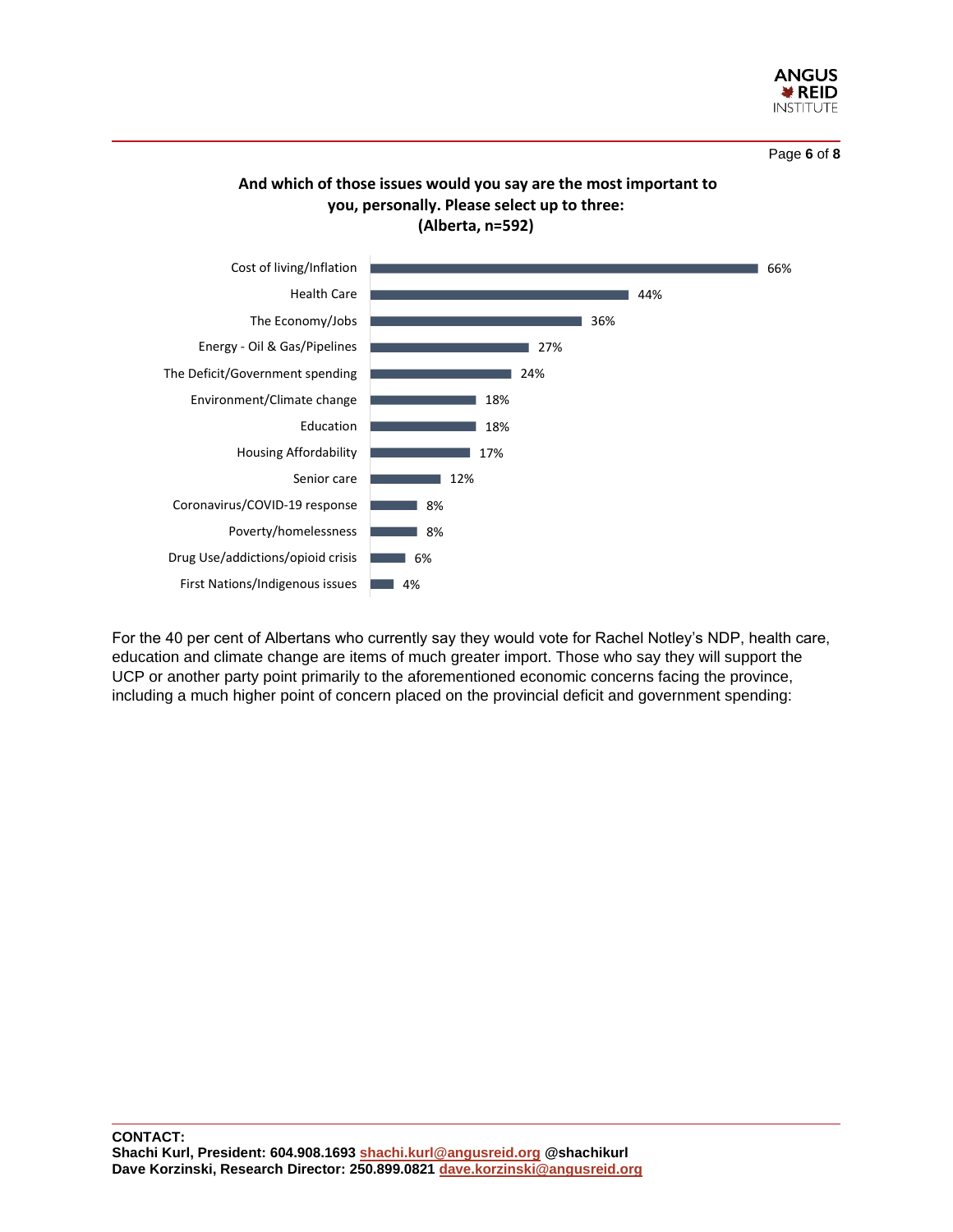# Page **7** of **8**

| And which of those issues would you say are the most important to you, personally. Please select up to three: |                         |                               |                    |                               |  |  |
|---------------------------------------------------------------------------------------------------------------|-------------------------|-------------------------------|--------------------|-------------------------------|--|--|
|                                                                                                               | <b>Total</b><br>(n=592) | <b>Provincial Vote Intent</b> |                    |                               |  |  |
|                                                                                                               |                         | <b>UCP (n=210)</b>            | <b>NDP (n=200)</b> | Other ( $n=92$ <sup>*</sup> ) |  |  |
| <b>Cost of living/Inflation</b>                                                                               | 66%                     | 73%                           | 58%                | 67%                           |  |  |
| <b>Health Care</b>                                                                                            | 44%                     | 33%                           | 63%                | 34%                           |  |  |
| <b>The Economy/Jobs</b>                                                                                       | 36%                     | 46%                           | 20%                | 46%                           |  |  |
| <b>Energy - Oil &amp; Gas/Pipelines</b>                                                                       | 27%                     | 47%                           | 5%                 | 32%                           |  |  |
| The Deficit/Government spending                                                                               | 24%                     | 40%                           | 3%                 | 33%                           |  |  |
| <b>Education</b>                                                                                              | 18%                     | 8%                            | 31%                | 13%                           |  |  |
| <b>Environment/Climate change</b>                                                                             | 18%                     | 2%                            | 38%                | 15%                           |  |  |
| <b>Housing Affordability</b>                                                                                  | 17%                     | 14%                           | 22%                | 13%                           |  |  |
| <b>Senior care</b>                                                                                            | 12%                     | 15%                           | 10%                | 9%                            |  |  |
| <b>Poverty/homelessness</b>                                                                                   | 8%                      | 2%                            | 14%                | 5%                            |  |  |
| <b>Coronavirus/COVID-19 response</b>                                                                          | 8%                      | 1%                            | 10%                | 14%                           |  |  |
| <b>Drug Use/addictions/opioid crisis</b>                                                                      | 6%                      | 5%                            | 7%                 | 4%                            |  |  |
| <b>First Nations/Indigenous issues</b>                                                                        | 4%                      | 1%                            | 7%                 | 3%                            |  |  |

*\*Smaller sample size, interpret with caution*

Asked how the current UCP government is handling each of these issues, the responses are mostly negative. That said, perceptions of performance on some key economic files are much closer to a split between good and bad, while criticisms of the UCP's handling of health care and cost of living are much more pronounced: